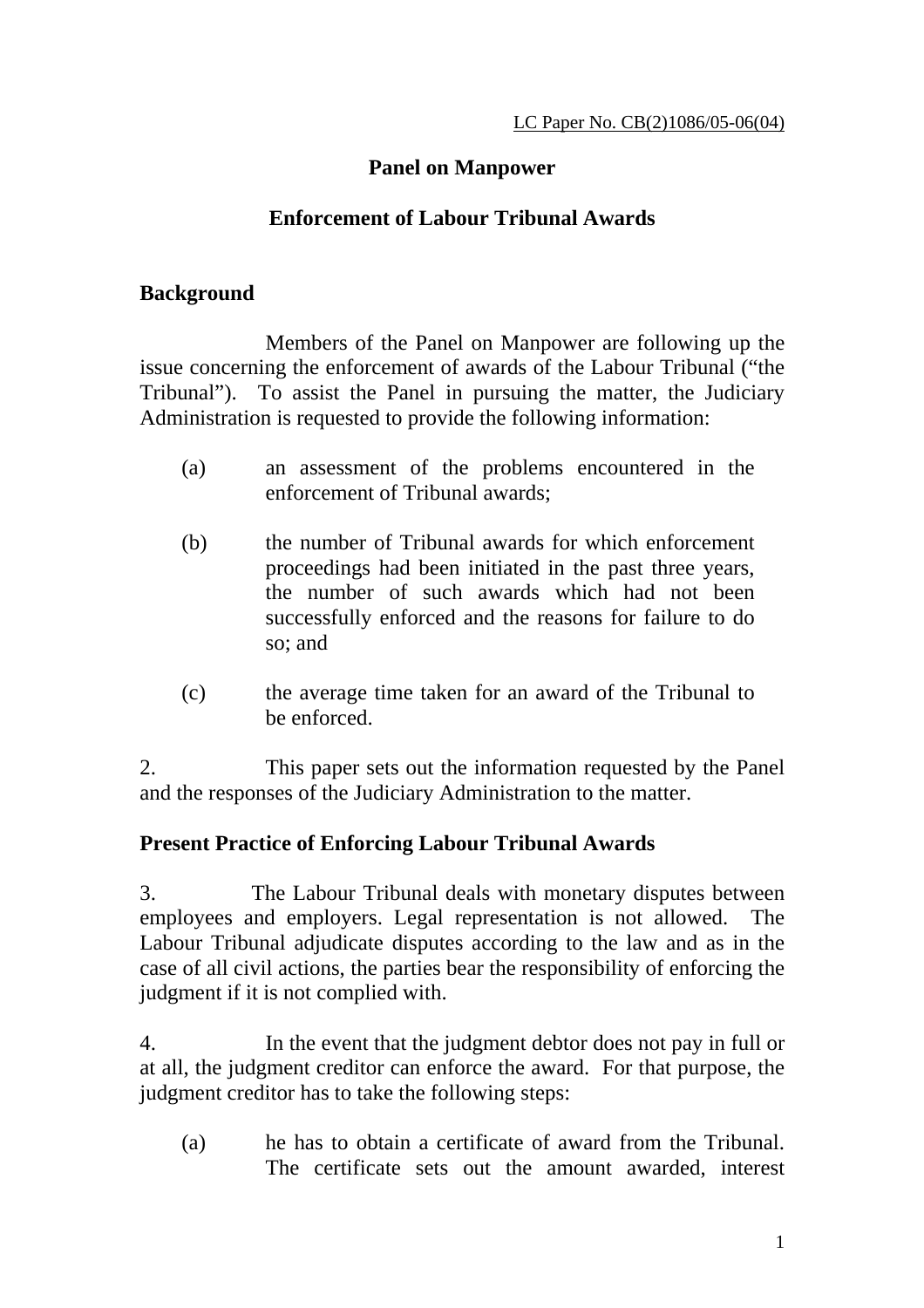payable, and individual liabilities in cases involving multijudgment debtors; and

(b) he must then register the award in the District Court, which must be made within 12 months of the making of the award. An award not so registered may only be enforced by way of a separate claim commenced in either the Small Claims Tribunal or the District Court or the Court of First Instance, depending on the amount of the award in question.

5. Where the judgment creditor executes the award, he has a choice of several modes of execution. Among them are:

- (a) a Charging Order against the landed properties of the judgment debtor. The judgment creditor has to execute the award by registering the Charging Order with the Land Registry; or
- (b) a Garnishee Order so that monies held by a third party (such as a bank) for the judgment debtor can be applied to satisfy the award. In this case, the judgment creditor has to execute the award by serving the Garnishee Order on the third party concerned; or
- (c) a Writ of Fieri Facias to seize the goods and chattels on the premises of the judgment debtor. In this case, the judgement creditor would apply to the Bailiff Office of the Judiciary Administration to execute the Writ.

These modes of execution are applicable to all civil judgments of monetary amounts at all levels of court.

6. Of the various modes of execution, execution by means of a Writ of Fieri Facias is the most common (see paragraph 10 below). As with all Writs of Fieri Facias, the Writ will be executed by the bailiff on the instruction of the judgment creditor. Hence, the judgment creditor has to bear the costs of the execution. A deposit of \$5,200 is payable to the Bailiff Office as eight days' security guard fees, together with a further deposit of \$400-\$800 as the bailiff's travelling expenses depending on the location for execution. The judgment creditor may recover such fees and expenses from the judgment debtor if the proceeds of the sale of goods and chattels are sufficient to cover the judgment debt plus the costs incurred. The bailiff's responsibility is to carry out execution of the court order or judgment upon the judgment creditor's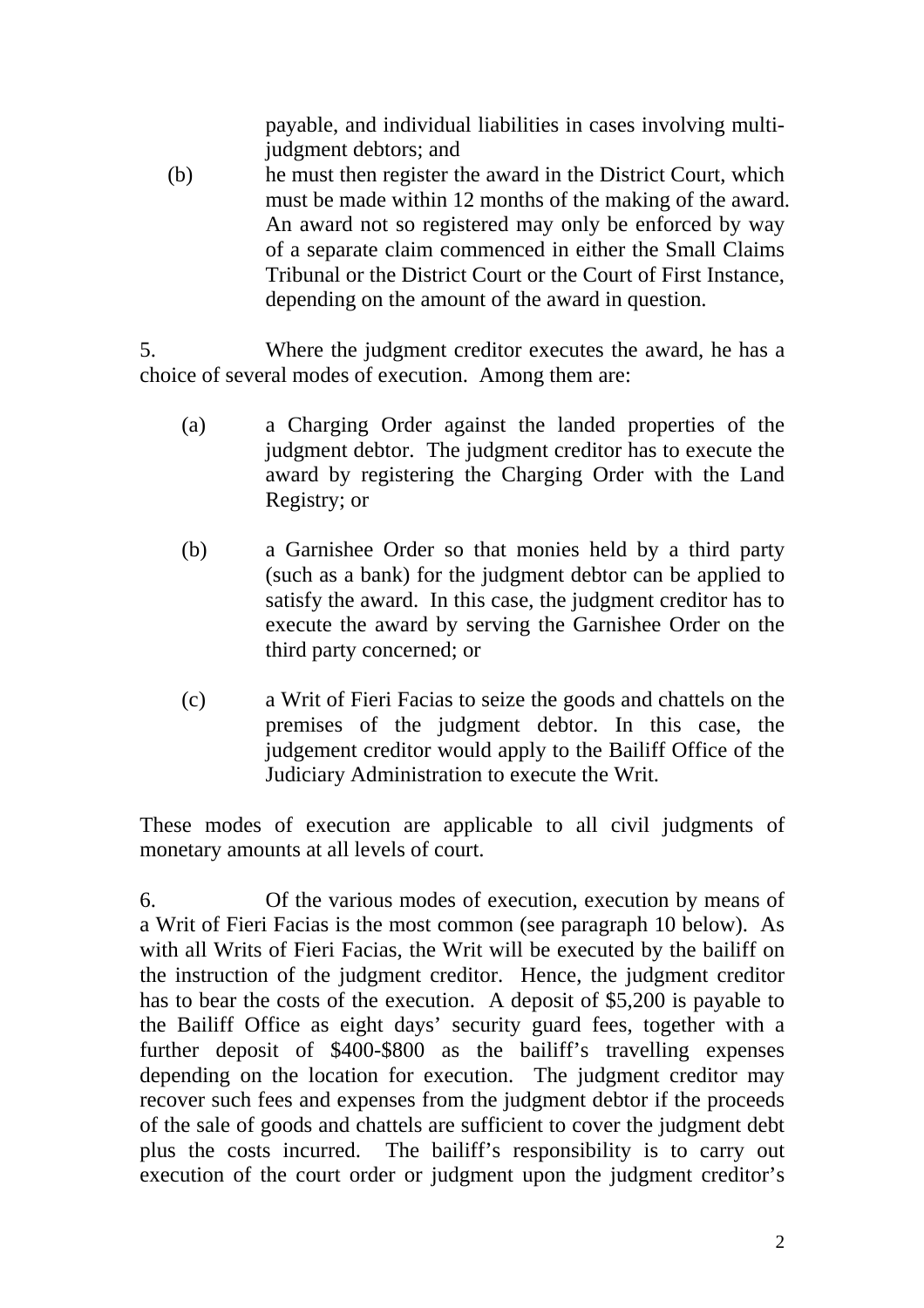instructions. It is not the duty of the bailiff to trace the whereabouts of the judgment debtor or to ensure that the sum awarded to the judgment creditor is recovered.

# **Problems Encountered in Enforcement**

7. In June 2003, the Chief Justice appointed a Working Party to review the operation of the Labour Tribunal and to recommend improvements thereto. The Working Party was chaired by Madam Justice Chu and comprised judges and judicial officers who were familiar with the operation of the Tribunal. The Working Party published a report in June 2004 with 37 recommendations which had all been accepted by the Chief Justice.

8. The Working Party had considered, among other things, the problems faced by judgment creditors in enforcing the Tribunal awards. The Working Party notes that :

- (a) the time limit of 12 months for registration of award does not exist for other civil claims. In the High Court and District Court, a judgment or order for the payment of money may be enforced by writ of execution within 6 years, after which leave of the court will have to be obtained for the issue of the writ of execution;
- (b) a judgment creditor has to go first to the Tribunal and then to the District Court to apply for execution by the bailiff;
- (c) the need to pay a deposit for the use of the bailiff's services may sometimes cause hardship to parties with limited means; and
- (d) on occasions, the execution turns out to be futile because the judgment debtor has insufficient means to satisfy the claim.

9. The Panel on Manpower had considered the Working Party report jointly with the Panel on Administration of Justice and Legal Services at two meetings on 9 November 2004 and 13 December 2004.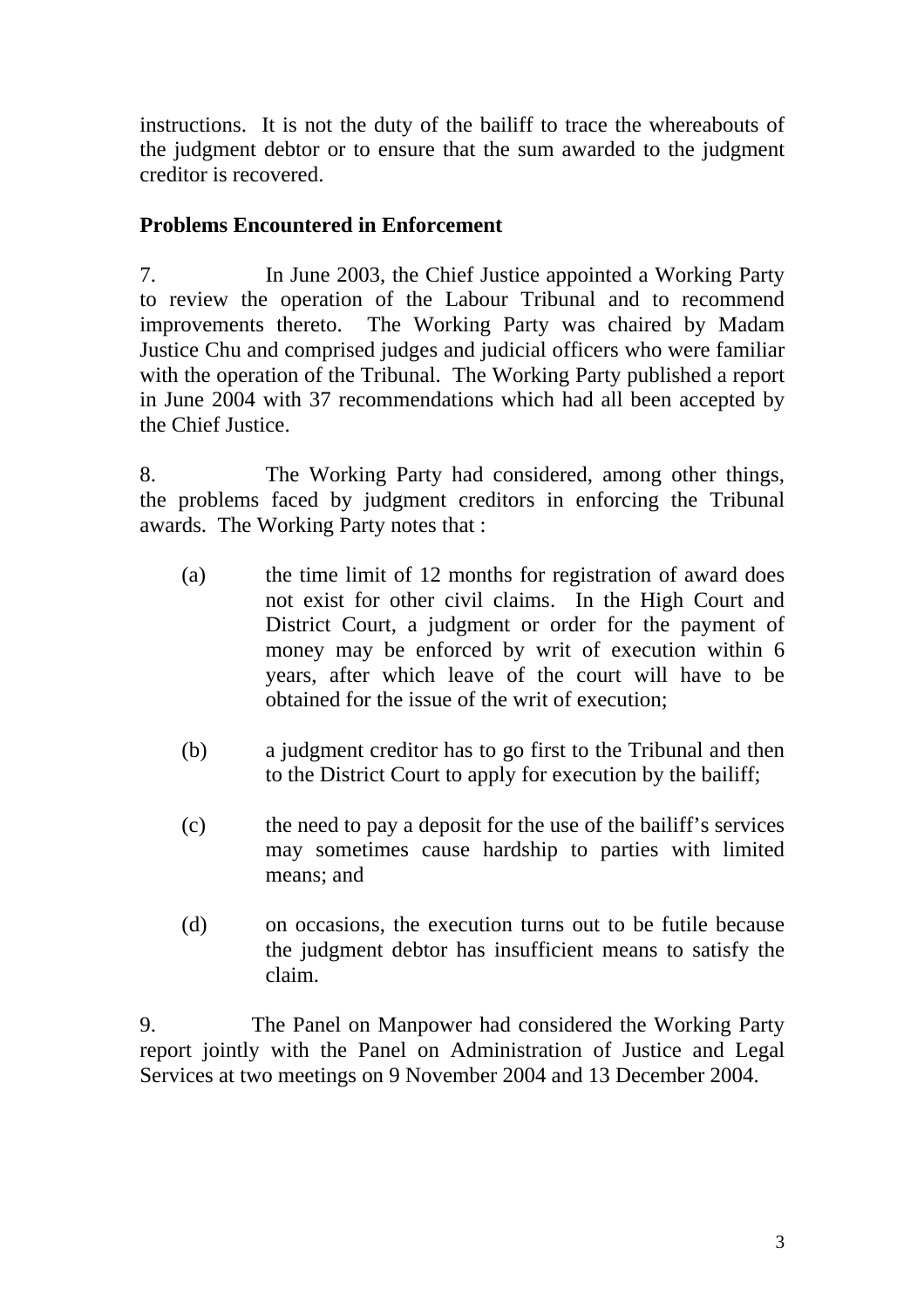### **Number of Labour Tribunal Awards Enforced**

10. The table below shows the figures on the enforcement of Tribunal awards for the past three years.

| <b>Mode of Enforcement</b> | 2003 | 2004 | 2005 |
|----------------------------|------|------|------|
| <b>Charging Order</b>      |      |      |      |
| Garnishee Order            | 12   |      | 10   |
| Writ of Fieri Facias       | 147  | 97   | 61   |

#### **Results of Execution**

11. Charging Orders and Garnishee Orders are executed by the judgment creditors themselves. The Judiciary has no information on the result of such modes of enforcement.

12. As regards Writs of Fieri Facias which are enforced by the Bailiffs on the instruction of the judgement creditors, the result of execution is as follows :

|    |                                                                                                                  | 2003              | 2004             | 2005             |
|----|------------------------------------------------------------------------------------------------------------------|-------------------|------------------|------------------|
|    | Total no. of Writs of Fieri Facias executed                                                                      | 147<br>$(100\%)$  | 97<br>$(100\%)$  | 61<br>$(100\%)$  |
| I. | <b>Effective execution</b><br>Award paid (wholly recovered the debts)<br>Goods sold (sufficient sale proceeds to | 69                | 42               | 30               |
|    | cover the debts<br>Goods sold (insufficient sale proceeds to                                                     | 2                 |                  |                  |
|    | cover the debts)<br>Action withdrawn after seizure                                                               | 2                 | 3                | 3                |
|    | Sub-total:                                                                                                       | 14<br>87<br>(59%) | 5<br>50<br>(51%) | 2<br>35<br>(57%) |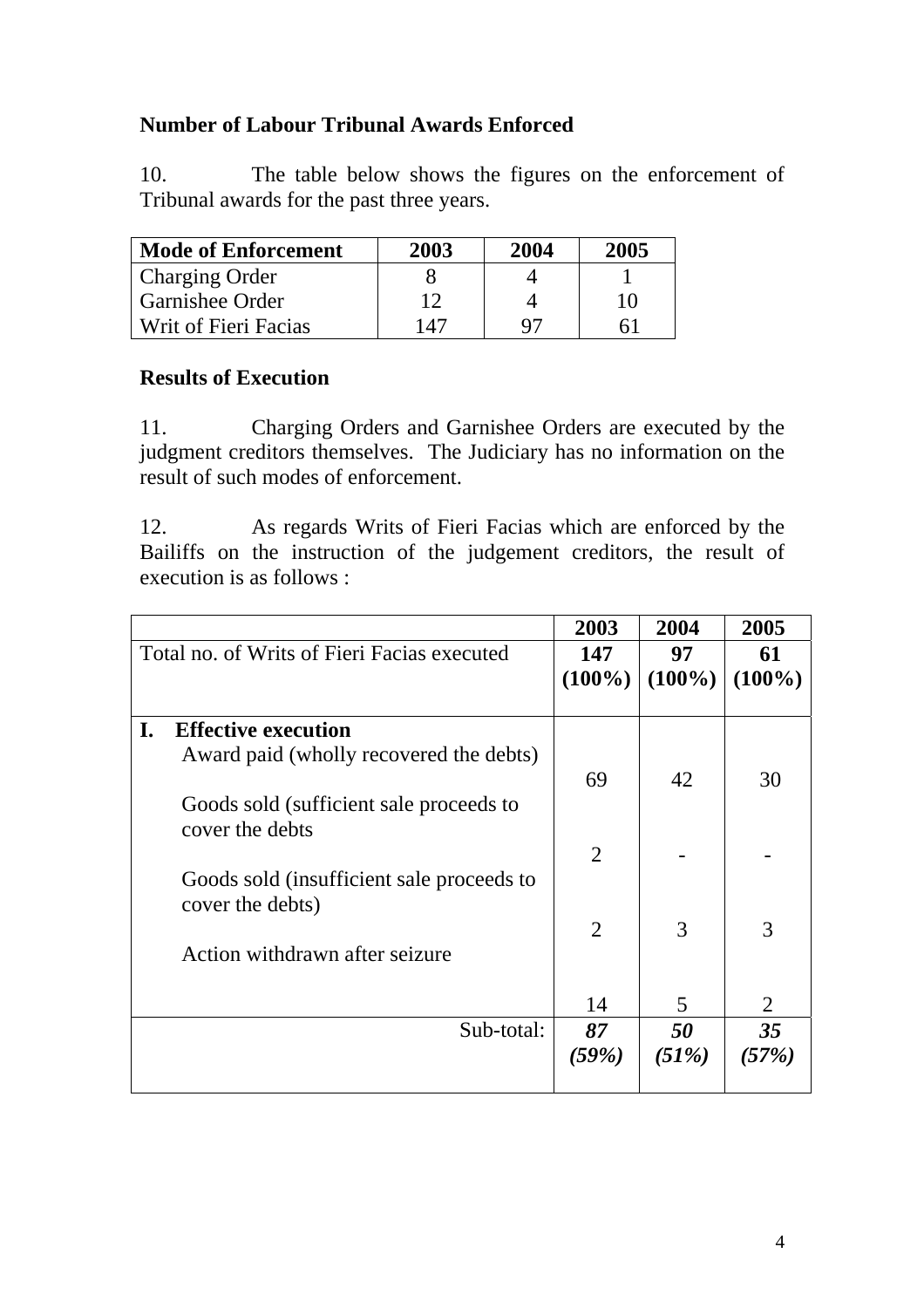|    |                                                                                            | 2003        | 2004           | 2005        |
|----|--------------------------------------------------------------------------------------------|-------------|----------------|-------------|
| П. | <b>Execution not attempted</b>                                                             |             |                |             |
|    | Action withheld with no instruction to<br>proceed further                                  | 3           | $\overline{2}$ | 3           |
|    | Action withdrawn before seizure                                                            | 25          | 24             | 6           |
|    | Sub-total:                                                                                 | 28<br>(19%) | 26<br>(27%)    | 9<br>(15%)  |
|    | <b>III.</b> Ineffective/frustrated execution.                                              |             |                |             |
|    | Nothing belonging to the judgment<br>debtor could be found at the location of<br>execution | 12          | 7              | 5           |
|    | Goods with insufficient value for seizure                                                  | $\Omega$    | 1              |             |
|    | Judgment debtor could not be<br>contacted/identified at the location of<br>execution       | 20          | 13             | 12          |
|    | Sub-total:                                                                                 | 32<br>(22%) | 21<br>(22%)    | 17<br>(28%) |

# **Waiting Time**

13. In 2004, the average waiting time for executing a Writ of Fieri Facias was about 10 days from the receipt of the writ by the Bailiff's Office. In 2005, the waiting time was shortened to about 7 days.

#### **Improvements Recommended by The Working Party**

14. The time limit of 12 months for registering a Labour Tribunal award does not exist for other civil claims. Madam Justice Chu's Working Party sees no reason for distinguishing an award of the Labour Tribunal from other civil claims. This is particularly so because the judgment creditor in an award may have given indulgence to the judgment debtor by allowing the latter to pay by instalments, and inadvertently allow the 12 months to elapse. To require the judgment creditor to start a new action to enforce the award will not be reasonable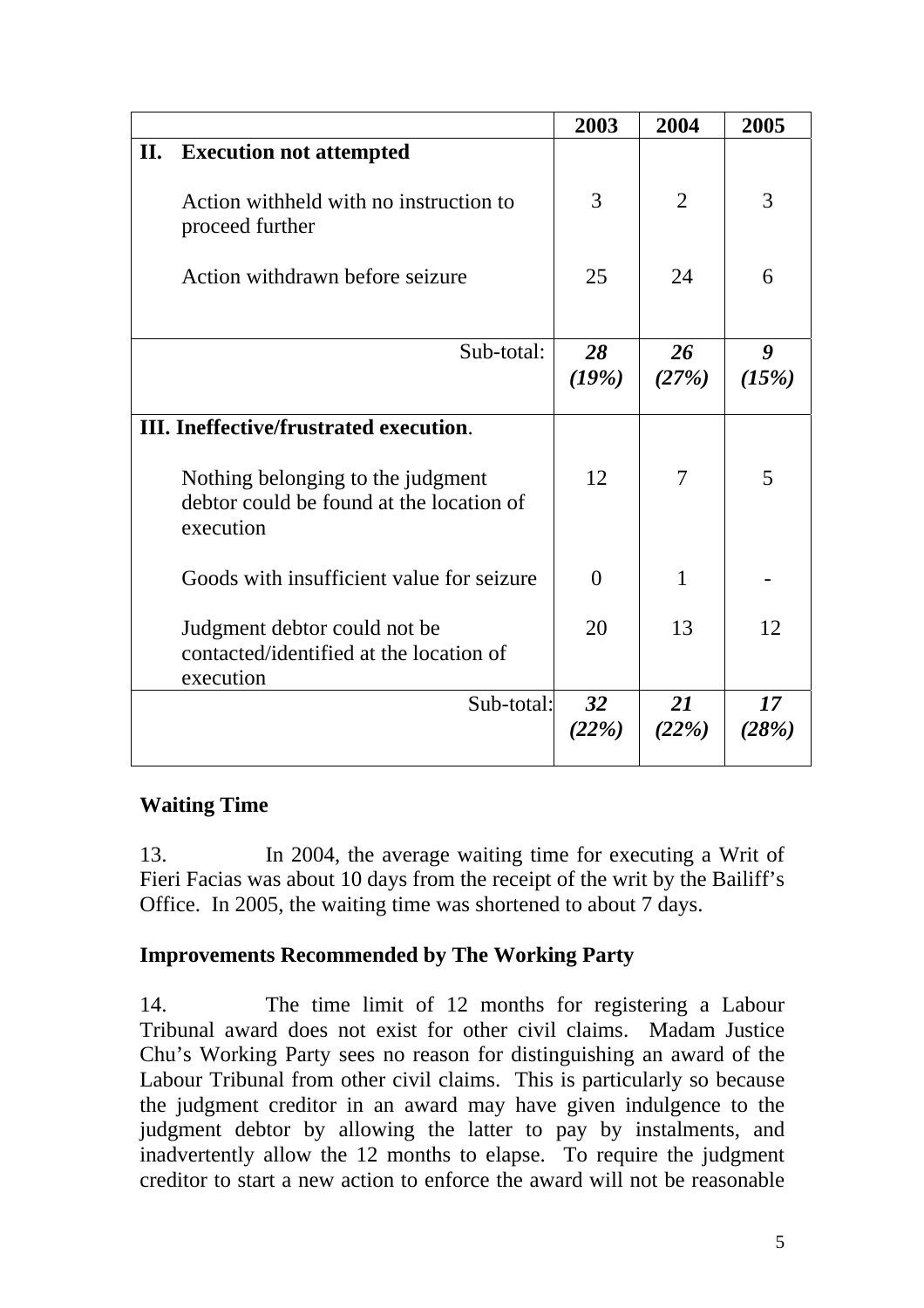and will cause him inconvenience. The Working Group therefore recommends that Rule 12 of the Labour Tribunal (General) Rules should be repealed so that an award of the Labour Tribunal may be registered and enforced within 6 years. A draft amendment Rule is being prepared.

15. In assisting judgment creditors to take steps to enforce Labour Tribunal awards, the Working Party recommends that pamphlets or booklets be published to explain the steps in clear terms. When being sent the Tribunal awards, the judgment creditors should also be informed that they can apply for the certificate of award immediately after the Tribunal has made the award so as to minimize any possible inconvenience. The Judiciary Administration is preparing three pamphlets to that effect on (a) General Guidelines for Preparation for Trial; (b) Review and Appeal Procedures; and (c) Execution of Labour Tribunal Awards. These pamphlets will be published in a few months' time.

16. The Working Party has also considered the venue (currently the District Court) for enforcing of Labour Tribunal awards. It notes that the District Court is also the venue for enforcing Small Claims Tribunal awards. It has the advantage of centralizing all enforcement facilities of the Bailiff Office. The Working Party does not recommend any change in this aspect.

17. As regards the payment of a deposit, the Working Party notes that this is necessary to cover the expenses of the bailiff, such as their travelling expenses and the fees for arranging security guard services. The requirement applies to execution of all civil judgement, irrespective of whether the judgment or order sought to be enforced is made by a tribunal or by a court. Given that it is a requirement for execution of judgment and order of all levels of court, the Working Party does not consider it appropriate to review such requirement and/or make recommendation solely in the context of Labour Tribunal awards. It notes that the issue of whether the requirement may be waived in part or in whole is more appropriately left to an overall review of enforcement of judgments generally. Moreover, Members of the Panel on Manpower may wish to be informed that the Panel on Administration of Justice and Legal Services is following up the matter of execution of court judgments generally.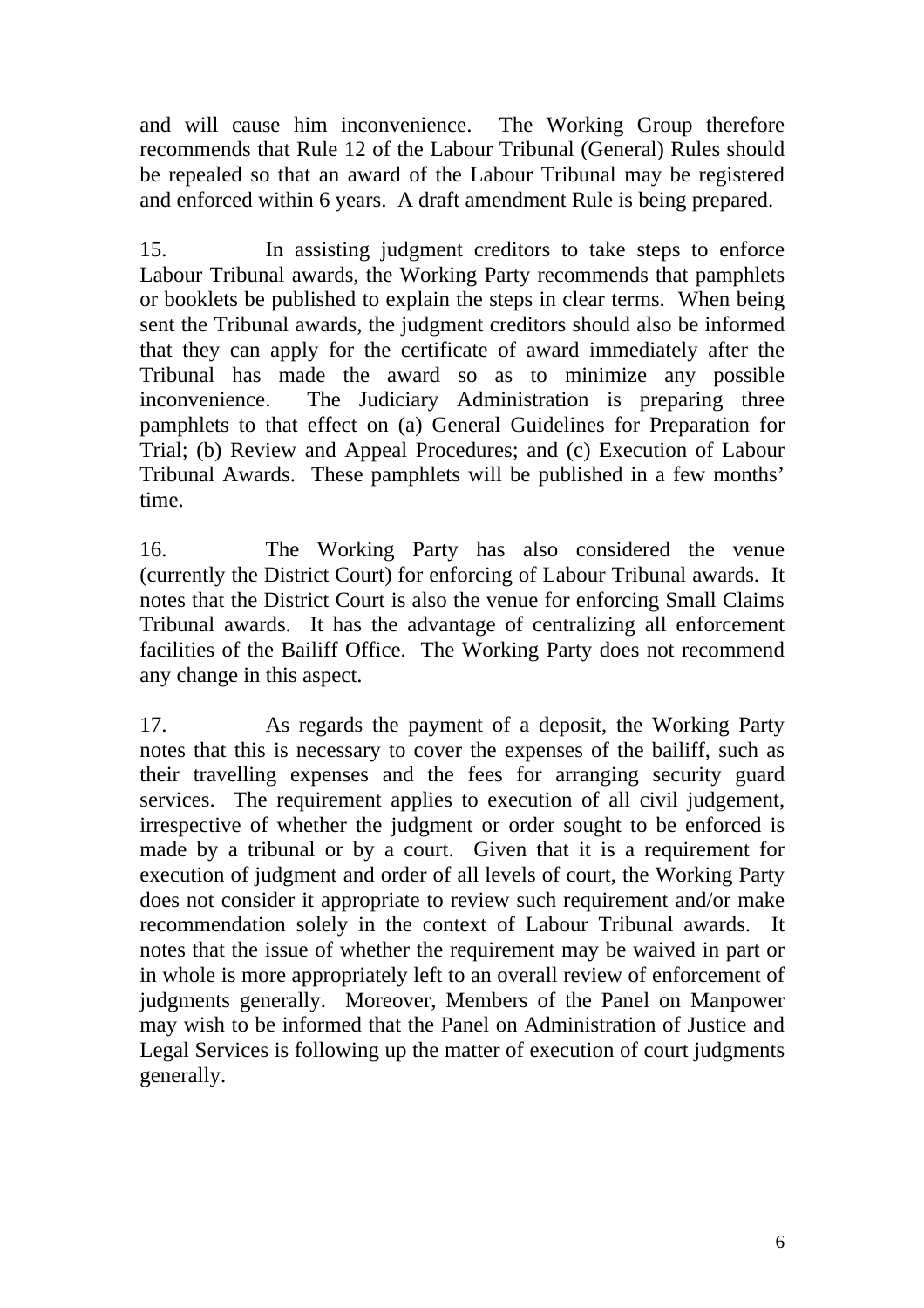#### **Post-Working Party Developments**

18. Subsequent to the conclusion of the deliberations of the Working Party, the Judiciary has been considering what further or continuous improvements could be made within its purview to help address concerns relating to the enforcement of Labour Tribunal awards. In doing so, the Judiciary takes the view that whatever improvement measures are to be introduced, the impartial role of the Labour Tribunal in adjudicating labour disputes fairly between employers and employees must not be compromised.

19. During the past 12 months or so, the Judiciary has come up with additional recommendations which are set out in the following paragraphs.

# *(a) Filing of Enforcement Application at the Premises of the Labour Tribunal*

20. Noting the Working Party's comments at paragraph 16 above, the Judiciary considers that it should explore the feasibility of enabling a judgment creditor to register his award and to file an enforcement application at the premises of the Labour Tribunal by extending the service of the District Court in this regard to the premises of the Labour Tribunal. Under this proposed arrangement, the District Court will remain the centralised court for enforcement but it will also accept filing of enforcement application at the premises of the Labour Tribunal. This will save the judgment creditor of the Tribunal of having to make a separate trip to the District Court which is located on the Hong Kong Island.

# *(b) Application for Certificate of Award*

21. The current practice is that a judgment creditor has to visit the Labour Tribunal in person to apply for a certificate of award and to collect it. He has to make two visits to the Tribunal for this purpose. In future, the Judiciary suggests that the judgement creditor may apply for a certificate of award by fax, email or phone. He will then collect the certificate from the Labour Tribunal in person. He may, at the same time, register the award and file an enforcement application upon the implementation of the measure set out in paragraph 20 above. Taking the initiatives at paragraphs 20 and 21 together, this can reduce the number of visits of the judgement creditor to the Labour Tribunal and the District Court from three to one.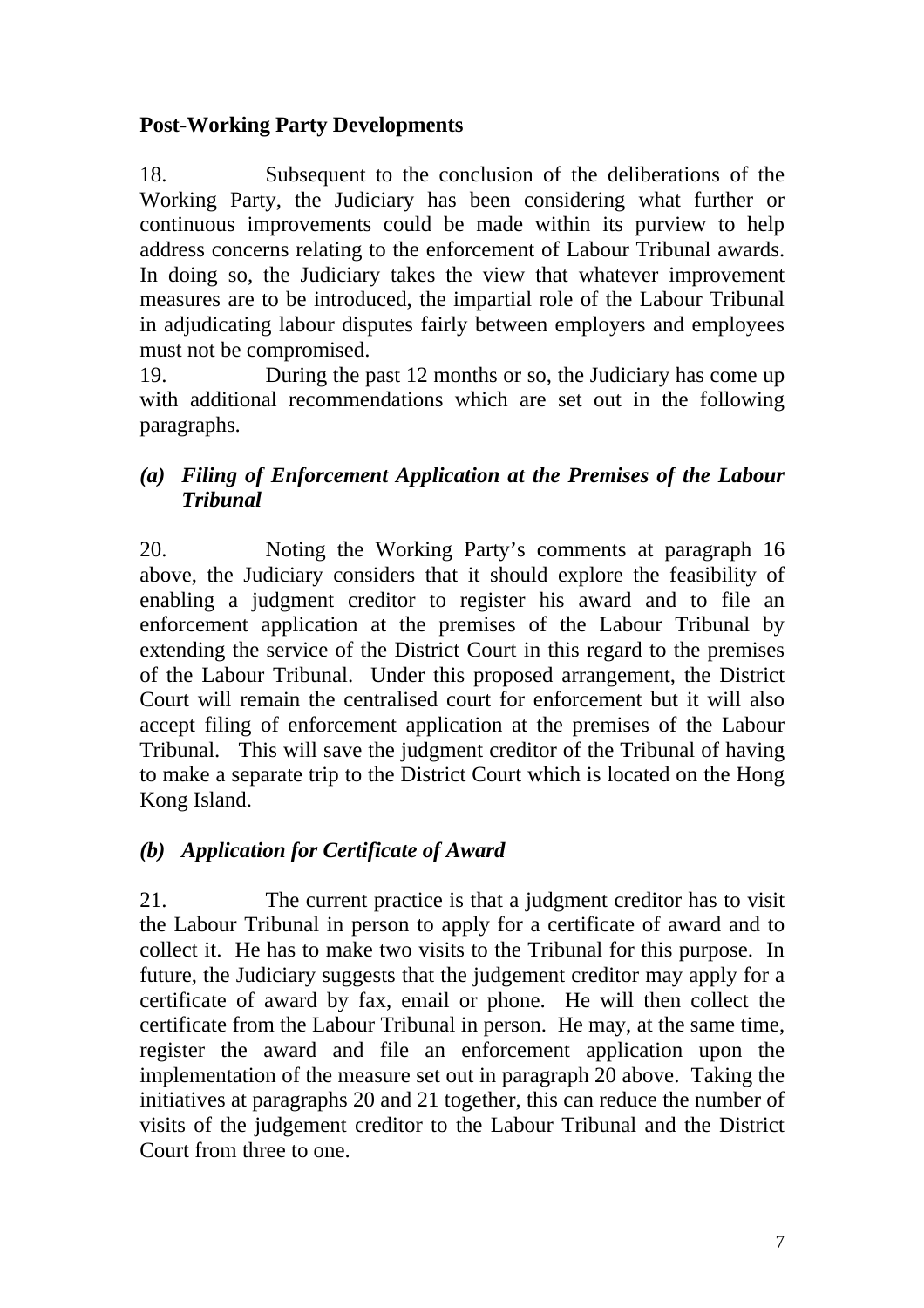22. Alternatively, the judgment creditor may apply for a certificate of award in person from the Labour Tribunal and may request the certificate to be sent to him by post or collected by his authorised representative. However, in this case, if he wants to enforce the award, he will have to visit the Labour Tribunal or the District Court for one more time to register the award and file an enforcement application.

### *(c) Interest on Claims and Awards*

- 23. It is mandatory that:
	- (a) an award for arrears of wages shall carry interest from the date on which the wages become due to the date of actual payment in pursuance of section 25A(1) of the Employment Ordinance; and
	- (b) an award for all other claims shall carry interest from the date of the award/judgement until satisfaction in pursuance of section 39(3) of the Labour Tribunal Ordinance.

24. As regards pre-judgment interest on all other claims, the Presiding Officers have discretion to make an award pursuant to section 39(1) of the Labour Tribunal Ordinance. Interest may be awarded, on the whole or any part of the amount claimed, for the whole or part of the period, from the date when the cause of action arose to the date of the award. It is noted that there was no uniform practice in the Labour Tribunal in the past. The Chief Magistrate has reminded all Presiding Officers to ensure that interest would be awarded under this section in appropriate cases.

# *(d)* **Payment** *of the Amount of an Award through the Labour Tribunal*

25. There is no statutory provision to stipulate that payment of the award must be made through the Tribunal. At present, most awards are ordered to be paid through the Tribunal. It is however common for parties to agree on how the award should be paid, as this would achieve greater flexibility and efficiency in effecting payment. In 2005, the Tribunal issued 5,349 awards for monetary payments. In about 48% of these awards, the judgment debtors paid the judgment creditors through the Tribunal.